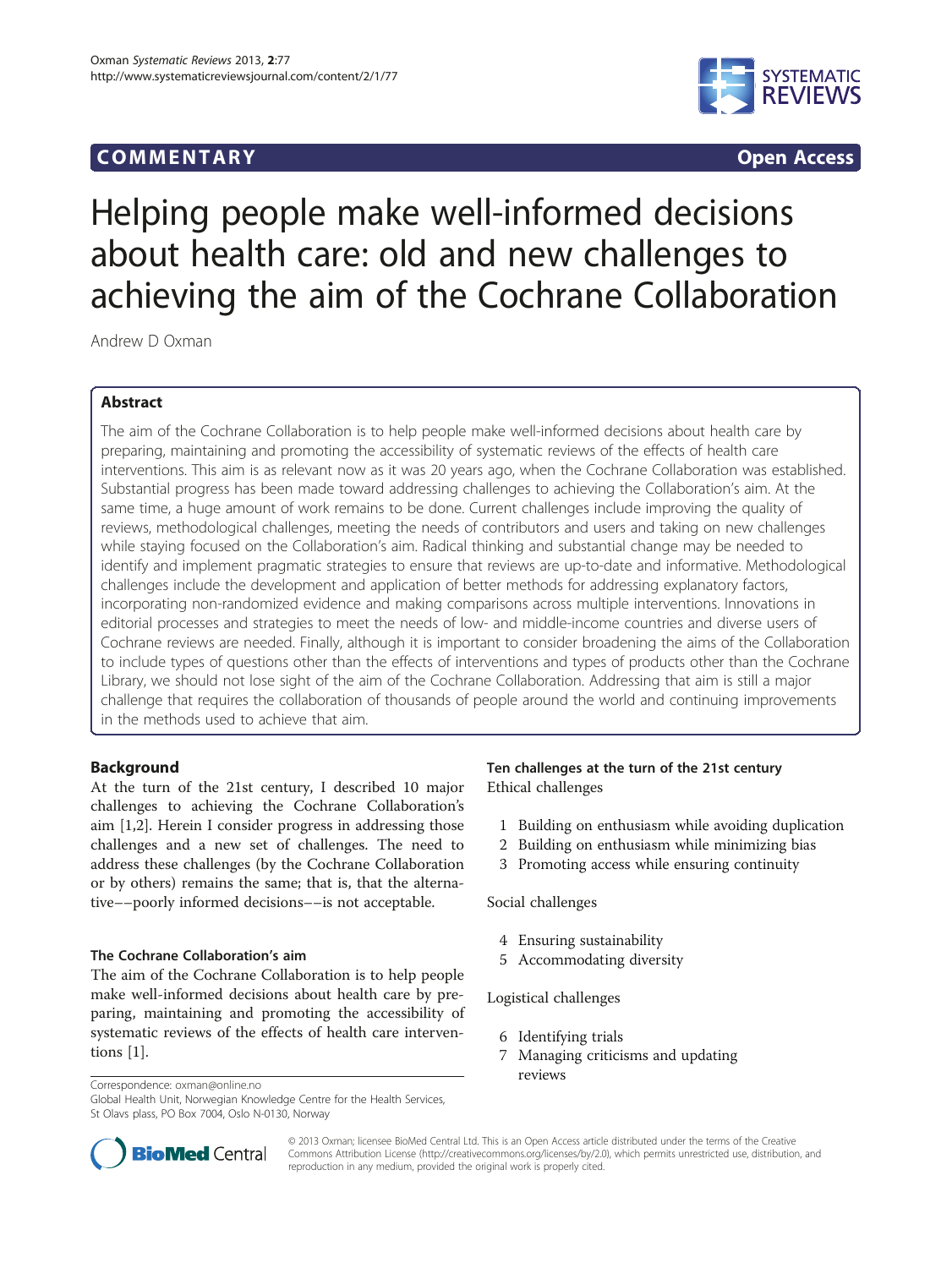Methodological challenges

- 8 Deciding what types of studies to include in reviews
- 9 Summarizing the strength of evidence
- 10 Effectively involving consumers

## **Discussion**

Recent critiques of the Cochrane Collaboration have questioned the relevance of Cochrane reviews; the sustainability of the approach taken by the Cochrane Collaboration [[3\]](#page-3-0); whether increasing rigor, demands on review authors and the cost of Cochrane reviews are warranted [[3,4](#page-3-0)]; and whether Cochrane reviews are not rigorous enough [\[5\]](#page-3-0). My view is that the aim of the Cochrane Collaboration is as relevant now as it was 20 years ago. We need methods that are both efficient and that produce reviews that are reliable and informative. Although we should continue to encourage and welcome criticism and to question the methods that we use, there is less reason to question the importance of our aim or the principles upon which our work is based [\[1\]](#page-3-0).

## Progress since the turn of the 21st century

We have made substantial progress toward addressing the challenges listed in Box 2. The Cochrane Collaboration continues to generate and build on enthusiasm. The number of contributors has increased from more than 4,000 in 1999 to over 40,000 in 2013, including more than 24,000 review authors. There are now 54 review groups, 9 of which have been registered since 1999. The number of completed Cochrane reviews has increased from less than 700 (and more than 600 protocols) to over 5,000 (and more than 2,000 protocols).

Review groups continue to struggle to find a balance between accommodating the specific interests of review authors while avoiding overlapping reviews and reviews that are too narrowly or too broadly focused. New innovations that help address this challenge include overviews of reviews [[6\]](#page-3-0), priority-setting processes [\[7,8](#page-3-0)], collaborating with and responding to the needs of stakeholder organizations [[4](#page-3-0)] and developing and implementing policies that guide decisions about which new titles to register and for managing reviews that are within the scope of more than one review group [[9\]](#page-3-0). New databases such as PDQ-Evidence [\(www.pdq-evidence.org\)](http://www.pdq-evidence.org) and Epistemonikos ([www.epistemonikos.org\)](http://www.epistemonikos.org) make it possible to quickly and easily identify related systematic reviews and see where there are gaps and overlap.

The Cochrane Database of Systematic Reviews (CDSR) has a high impact factor (5.9 in 2011, the 10th-highest impact factor among 153 journals categorized as Medicine, General and Internal, based on 7,721 citations of 1,306 reviews published in 2009 and 2010), and there is increased access to Cochrane reviews. As a consequence, fewer authors request to publish duplicate versions of Cochrane reviews in other journals, and the Collaboration now has a policy that virtually excludes this. Registration of Cochrane review titles has been an essential tool to reduce duplication of Cochrane reviews. More recently, a register of systematic review protocols for non-Cochrane reviews (PROSPERO) has been established to help reduce unplanned duplication of non-Cochrane systematic reviews [[10](#page-3-0)].

Registering protocols can also help to reduce bias in reviews [[7\]](#page-3-0). Other innovations to address the risk of bias include developing and implementing a clear policy regarding declarations of interest and commercial sponsorship [[11](#page-3-0)] and a tool for systematically assessing and reporting risks of bias in included studies [\[12](#page-3-0)]. There have been a number of initiatives to help ensure that reviews address questions of global importance and avoid taking a perspective that is biased toward high-income countries [\[13](#page-3-0)[-17](#page-4-0)]. These initiatives have also helped to accommodate diversity by enabling participation in the Collaboration by people in low- and middle-income countries (LMICs).

Access to the Cochrane Library has increased substantially. Over half of the world's population now has oneclick access that is free at the point of use, including free access in all low-income countries. Paid national licenses have also contributed to continuity and the sustainability of the Collaboration, among other things, by paying for methods innovations [\[18\]](#page-4-0) and an Editorial Unit focused on improving the quality of the Cochrane Library [\[19\]](#page-4-0). This year, an open access policy was introduced, making all Cochrane reviews open access 12 months after publication with an option to pay a publication fee to make a review open access immediately. This policy and other policies that increase access to Cochrane reviews will likely further contribute to ensuring continuity and sustainability by helping to ensure demand for Cochrane reviews.

Summaries of findings tables and improvements in plain language summaries help to improve assessments of the certainty of the evidence summarized in Cochrane reviews and to communicate the key findings [\[20-22](#page-4-0)]. These innovations contribute further to ensuring continuity and sustainability by improving the accessibility and quality of Cochrane reviews, provided they are implemented across reviews. Currently only about 10% of reviews have a summary of findings table.

## Current challenges

Although we have achieved a great deal over the past 20 years and substantial progress has been made toward achieving the Collaboration's aims, a huge amount of work remains to be done. An updated list of challenges includes improving the quality of reviews, methodological challenges, meeting the needs of contributors and users and taking on new challenges while staying focused on the Collaboration's aim.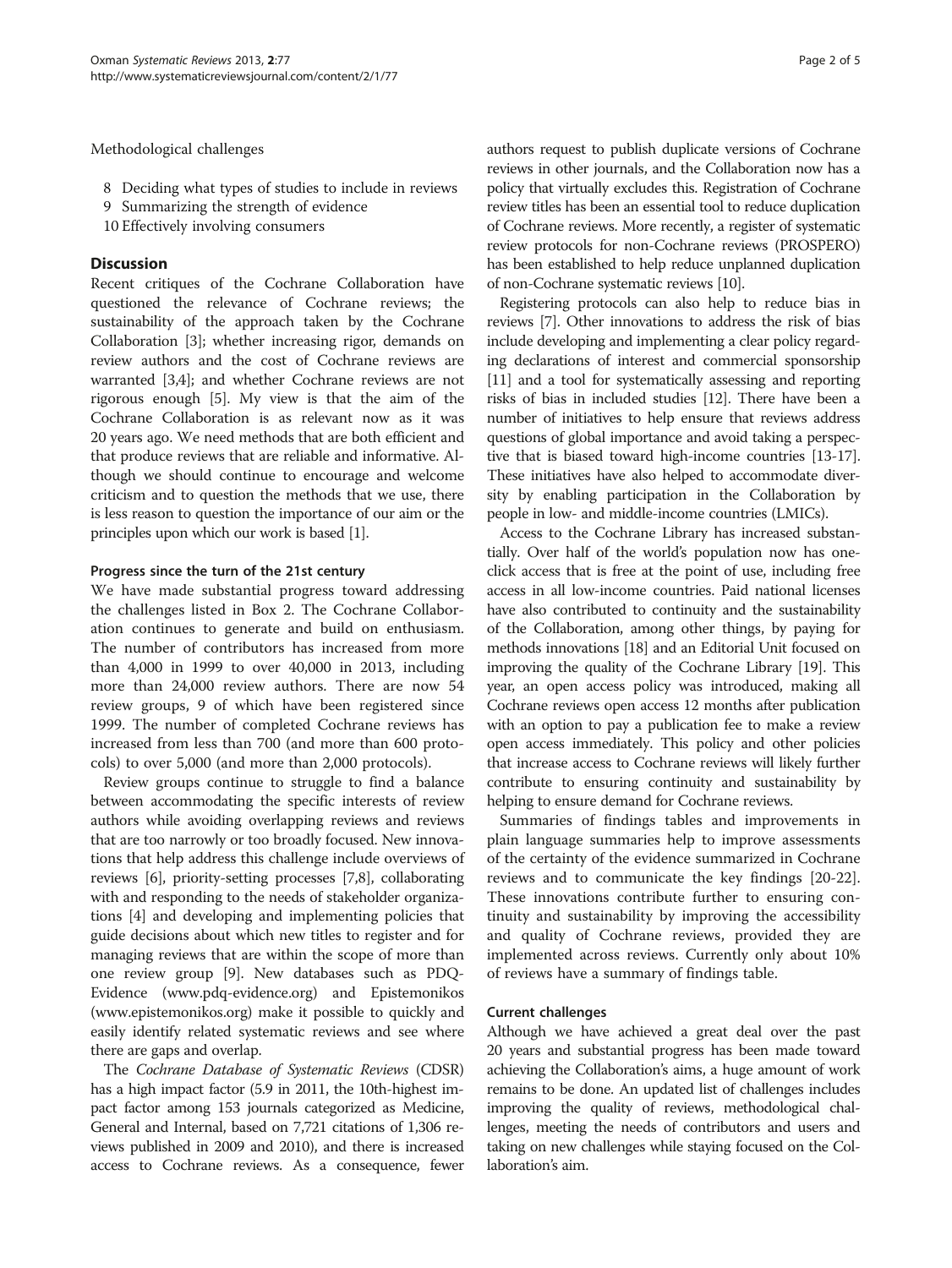# Ten challenges (2013) 20 years after the launch of the Cochrane Collaboration

Improving the quality of reviews

- 1 Updating reviews
- 2 Ensuring that reviews are informative

Methodological challenges

- 3 Addressing explanatory factors\*
- 4 Incorporating evidence from nonrandomized studies
- 5 Comparing multiple interventions

Meeting the needs of contributors and users

- 6 Ensuring that editorial processes are effective and efficient
- 7 Addressing the needs of low- and middle-income countries
- 8 Meeting the needs of diverse users

Taking on new challenges while staying focused on the Collaboration's aim

- 9 Addressing different types of questions
- 10 Preparing, maintaining and promoting the accessibility of systematic reviews of the effects of health care interventions

\* Characteristics of people (including their settings or contexts), interventions, the comparison, outcome measures, or study design that could potentially explain differences in results or limit the applicability of findings.

The challenge of keeping reviews up-to-date has increased since 1999. There are now many more reviews and little improvement in the efficiency of updating strategies. We need to further develop, evaluate and implement pragmatic strategies to update reviews effectively and efficiently. These include strategies for prioritizing which reviews need updating and when [\[23-25](#page-4-0)], more efficient search strategies, automated processes [[26\]](#page-4-0) and ensuring that review groups are adequately resourced and able to provide support to review authors. Radical thinking and substantial change may be needed, such as reducing the number of review groups and revamping editorial processes to ensure that they are efficient, support review authors and minimize the burden placed on authors, referees and editorial teams.

At the same time, there are many ways in which reviews could be improved and made more informative. The Methodological Expectations of Cochrane Intervention Reviews (MECIR) include 80 standards for the conduct of reviews and 108 for the reporting of reviews [\[27](#page-4-0)]. Many

shortcomings can be identified in Cochrane reviews using the MECIR or other standards. Given that many review authors and editorial teams are already overwhelmed, it is necessary to set priorities regarding which improvements are most important and to take a gradual approach toward improving the reliability, readability and usefulness of Cochrane reviews. An example of a list of initial improvements that could be made in each new and updated review is shown below. Such lists may vary to some extent from review group to review group. They also will change over time as improvements are made and new priorities arise. However, the ultimate aim should remain to make Cochrane reviews as informative and useful as possible.

# An initial list of improvements for new and updated Cochrane reviews

Ensuring that reviews are informative

- 1. Ensure that any important potential adverse effects of the interventions are addressed (whether the included studies report those outcomes or not).
- 2. Identify relevant disadvantaged groups and address differential effects and applicability to those groups in the Results and Discussion sections of the review [\[28\]](#page-4-0).
- 3. Include summary of findings tables and justifying assessments of the certainty of the evidence [\[29\]](#page-4-0). Include full evidence profiles as appendices.
- 4. Ensure that the conclusions in the abstract, discussion and implications for practice are consistent with the summary of findings.
- 5. Interpret statistical significance correctly [[30](#page-4-0)].
- 6. Base conclusions only on findings from the synthesis of included studies, and do not make recommendations.
- 7. Ensuring the methodological quality of reviews
- 8. Explain and justify any changes to the protocol.
- 9. Include risk of bias tables.
- 10. Provide a clear description of factors that affect interpretation and judgment about the reliability of any subgroup estimates [[25](#page-4-0)-[27](#page-4-0)]. Ensure that reviews are readable.
- 11. Ensure that results are reported consistently in the abstract, summary of findings and the Results and Discussion sections.
- 12. Keep the main text as short as possible; for example, document in appendices search strategies, lengthy aspects of the protocol that were not implemented and other details of the review that are not of interest to most readers.
- 13. Make sure the review is understandable to someone who is not familiar with the topic of the review and that it is easy to read.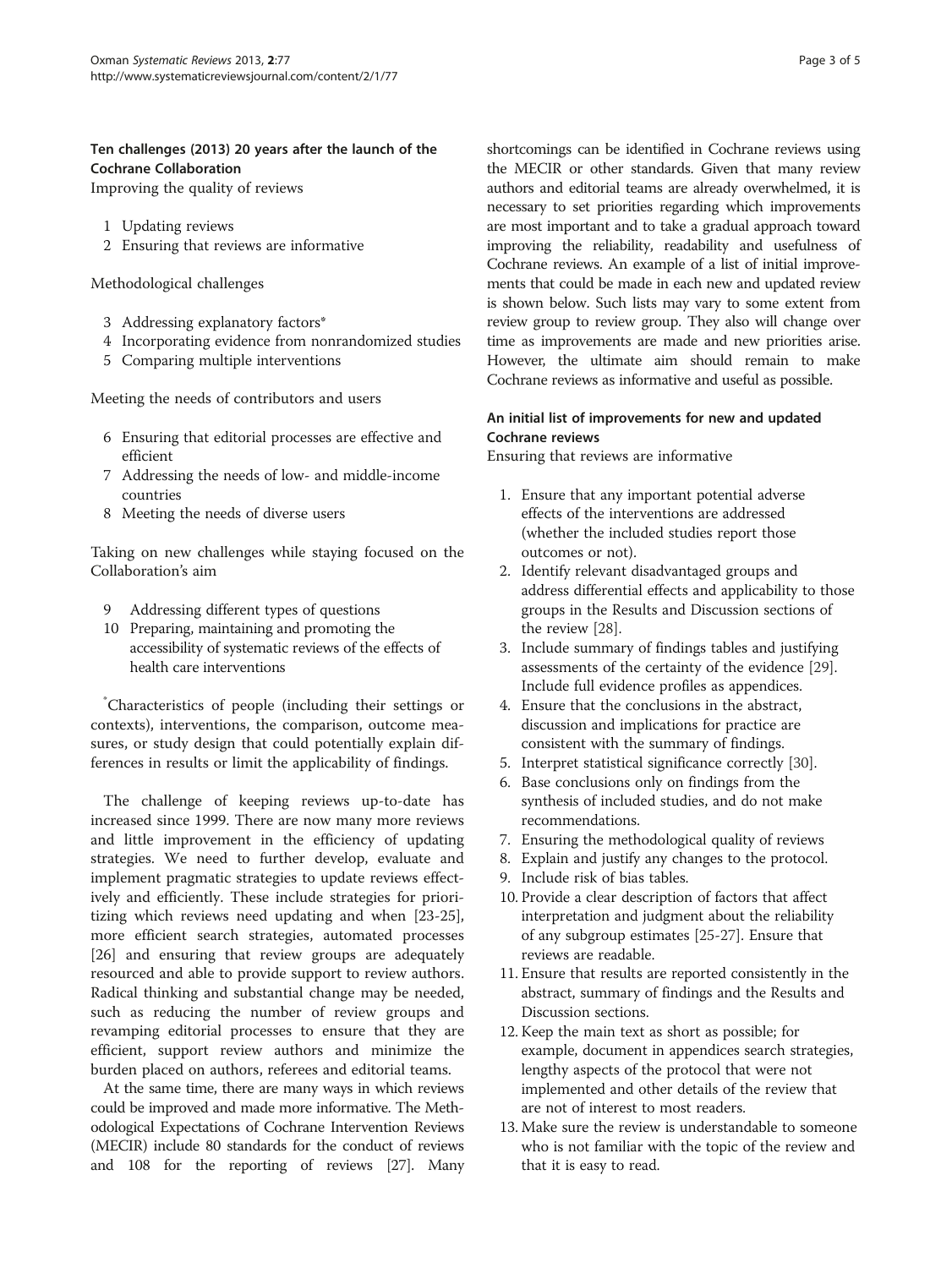<span id="page-3-0"></span>The development and application of better methods for addressing explanatory factors (in subgroup analyses, exploring heterogeneity or considering the applicability of results) [[31](#page-4-0)-[33](#page-4-0)], incorporating non-randomized evidence and making comparisons across multiple interventions [[34](#page-4-0)] are needed. Incorporating nonrandomized evidence in Cochrane reviews may be important for a number of reasons. On the other hand, including nonrandomized evidence requires additional time, increases the difficulty of doing a review and may not be informative [\[35\]](#page-4-0). Although several review groups routinely conduct reviews of nonrandomized studies [\[36-38\]](#page-4-0), much work is needed to develop pragmatic strategies for deciding when and how to incorporate nonrandomized evidence in Cochrane reviews [\[35,39](#page-4-0)-[42](#page-4-0)].

We have taken important steps toward supporting contributors in LMICs and ensuring the relevance of Cochrane reviews to people living in LMICs. It is necessary to continue and expand upon those efforts. This should include strategies for providing ongoing support to keep up with methodological developments, helping people whose first language is not English and securing sustainable sources of funding and protected time to work on reviews. Working with partners such as the World Health Organization is one important way of ensuring reviews meet the needs of people living in LMICs.

Innovations are needed to ensure that the needs of both contributors and users are met. Innovations that take advantage of CDSR being an electronic publication can play an important role in meeting the needs of diverse users. For example, interactive summary of findings tables would enable review authors to tailor their summary of findings to different target audiences (for example, health professionals, patients, policymakers and guideline developers) and speakers of different languages and would allow users to interact with the summaries by expanding or reducing the amount of information that is shown and accessing explanations and alternative presentations using numbers, text or visualizations [[43\]](#page-4-0). Reviews could also incorporate interactive tables that address the relevance of the findings of reviews to different contexts [\[17,44](#page-4-0)]. Comments could be solicited from people from different contexts with different perspectives that address both the applicability of the findings and could help to elucidate other factors (besides the evidence of effects) that need to be considered when making a decision [\[45](#page-4-0)].

## Conclusion

Although it is important to consider broadening the aims of the Collaboration to include other types of questions (such as reviews of diagnostic test accuracy [[46](#page-4-0)] and qualitative evidence of factors affecting the implementation of health interventions [[47](#page-4-0)]) and other products (such as derivative publications), we should not lose sight of the original aims of the Cochrane Collaboration: preparing, maintaining and promoting the accessibility of systematic reviews of the effects of health care interventions. Addressing those aims is still a huge challenge that will continue to require the collaboration of thousands of people around the world and continuing improvements in the methods used to achieve those aims.

## Competing interests

I am a contributor to the Cochrane Collaboration.

## Acknowledgements

I thank Iain Chalmers, Paul Garner, Claire Glenton, Sophie Hill, Sally Hopewell, Simon Lewin and Jimmy Volmink for their helpful comments on a draft of this paper.

## Received: 7 May 2013 Accepted: 22 May 2013 Published: 20 September 2013

## References

- Cochrane Collaboration: Description of the Cochrane Collaboration. In Cochrane policy manual. Available at: [http://www.cochrane.org/policy](http://www.cochrane.org/policy-manual/welcome)[manual/welcome](http://www.cochrane.org/policy-manual/welcome).
- 2. Oxman AD: The Cochrane Collaboration in the 21st century: ten challenges and one reason why they must be met. In Systematic reviews in health care: meta-analysis in context. Edited by Egger M, Smith GD, Altman DG. London: BMJ Publishers; 2001:459–473.
- 3. Brassey J: A critique of the Cochrane Collaboration: liberating the literature. (7 April 2013). Available at: [http://blog.tripdatabase.com/2013/04/](http://blog.tripdatabase.com/2013/04/a-critique-of-cochrane-collaboration.html) [a-critique-of-cochrane-collaboration.html.](http://blog.tripdatabase.com/2013/04/a-critique-of-cochrane-collaboration.html)
- 4. Bastian H, Glasziou P, Chalmers I: Seventy-five trials and eleven systematic reviews a day: how will we ever keep up? PLoS Med 2010, 7:e1000326. doi:10.1371/journal.pmed.1000326.
- 5. Doshi P, Jones M, Jefferson T: Rethinking credible evidence synthesis. BMJ 2012, 344:d7898.
- 6. Becker LA, Oxman AD: Chapter 22: overviews of reviews. In Cochrane handbook for systematic reviews of interventions version 5.1.0 (updated March 2011). Edited by Higgins JPT, Green S. Available at:<http://handbook.cochrane.org/>.
- 7. Bero LA, Binder L: The Cochrane Collaboration review prioritization projects show that a variety of approaches successfully identify highpriority topics. J Clin Epidemiol 2013, 66:472-473.
- 8. Cochrane agenda and priority setting methods group. Available at: [http://](http://capsmg.cochrane.org/) [capsmg.cochrane.org/.](http://capsmg.cochrane.org/)
- 9. Cochrane Collaboration: Guidelines for managing reviews with overlapping scope (section 2.2.15). In Cochrane policy manual. Oxford, UK: Author:196–198. Available at: [http://www.cochrane.org/sites/default/files/](http://www.cochrane.org/sites/default/files/uploads/Cochrane_Policy_Manual.pdf) [uploads/Cochrane\\_Policy\\_Manual.pdf](http://www.cochrane.org/sites/default/files/uploads/Cochrane_Policy_Manual.pdf).
- 10. Booth A, Clarke M, Ghersi D, Moher D, Petticrew M, Stewart L: Establishing a minimum dataset for prospective registration of systematic reviews: an international consultation. PLoS One 2011, 6:e27319. doi:10.1371/journal. pone.0027319.
- 11. Cochrane Collaboration: Declaration of interest (section 1.5.2) and Commercial sponsorship (section 2.3). In Cochrane policy manual. Oxford, UK: Author:110–111. 198–202. Available at: [http://www.cochrane.org/](http://www.cochrane.org/organisational-policy-manual) [organisational-policy-manual.](http://www.cochrane.org/organisational-policy-manual)
- 12. Higgins JP, Altman DG, Gøtzsche PC, Jüni P, Moher D, Oxman AD, Savovic J, Schulz KF, Weeks L, Sterne JA, Cochrane Bias Methods Group; Cochrane Statistical Methods Group: The Cochrane Collaboration's tool for assessing risk of bias in randomised trials. BMJ 2011, 343:d5928. doi:10.1136/bmj.d5928.
- 13. Tharyan P, Clarke M, Green S: How the Cochrane Collaboration is responding to the Asian tsunami. PLoS Med 2005, 2:e169. doi:10.1371/ journal.pmed.0020169.
- 14. Cochrane Collaboration Steering Group: Enhancing global participation: development of the Cochrane Academy. In Cochrane Collaboration Steering Group Bulletin No. 14. Oxford, UK; 2012:3. Available at: [http://www.](http://www.cochrane.org/sites/default/files/uploads/2012%20ccsg%20bulletin%20%2014%20_0.pdf) [cochrane.org/sites/default/files/uploads/2012%20ccsg%20bulletin%20%](http://www.cochrane.org/sites/default/files/uploads/2012%20ccsg%20bulletin%20%2014%20_0.pdf) [2014%20\\_0.pdf](http://www.cochrane.org/sites/default/files/uploads/2012%20ccsg%20bulletin%20%2014%20_0.pdf).